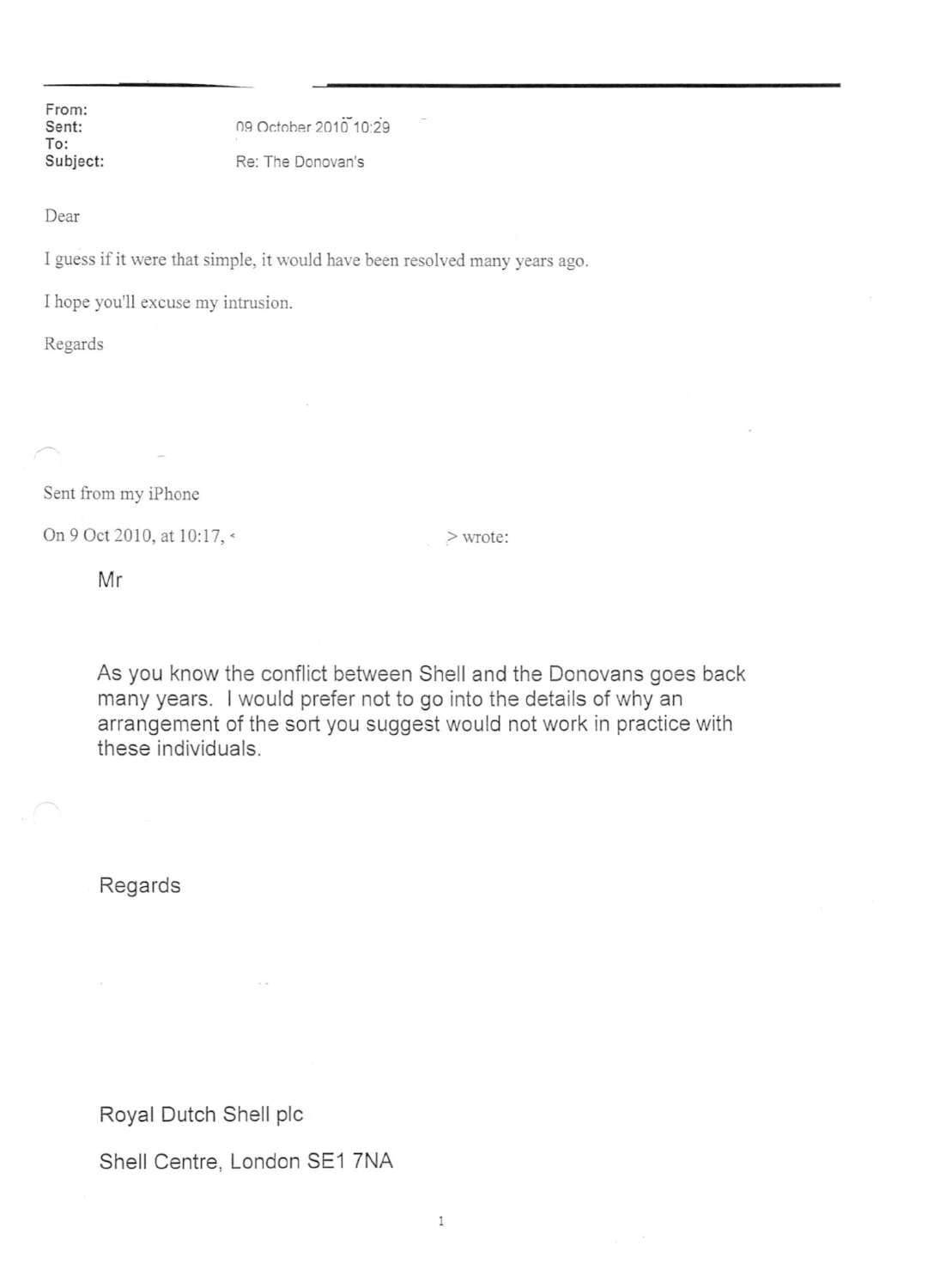Registered in England and Wales number 4366849 Registered Office: Shell Centre, London, SE1

Headquarters: Carel van Bylandtlaan 30, 2596 HR The Hague, The Netherlands

Tel

Fax: .

Mobile:

Email:

Internet: <http://www.shell.com>

From: Sent: 09 October 2010 09:51 To: Subject: Re: The Donovan's

Dear<sup>1</sup>

[ can't see how it could be construed as blackmail. The Donovan's have already published information about Shell and will continue to do so. I am suggesting a legal agreement between the protraganists which would result in The Donovans transferring ownership of all their websites to Shell and agreeing not to publish anything in the future in return for a sum of money.

I own a successful business and the last thing I would want is a determined, disgruntled customer/supplier, hell bent on making my life difficult.

You must think I'm a complete weirdo or have some connection to the Donovan's. Truth is I went to a wine tasting in Bury St Edmunds and really liked the building it was in, when I got home I googled the address. It turned out to be the former offices of Don Marketing......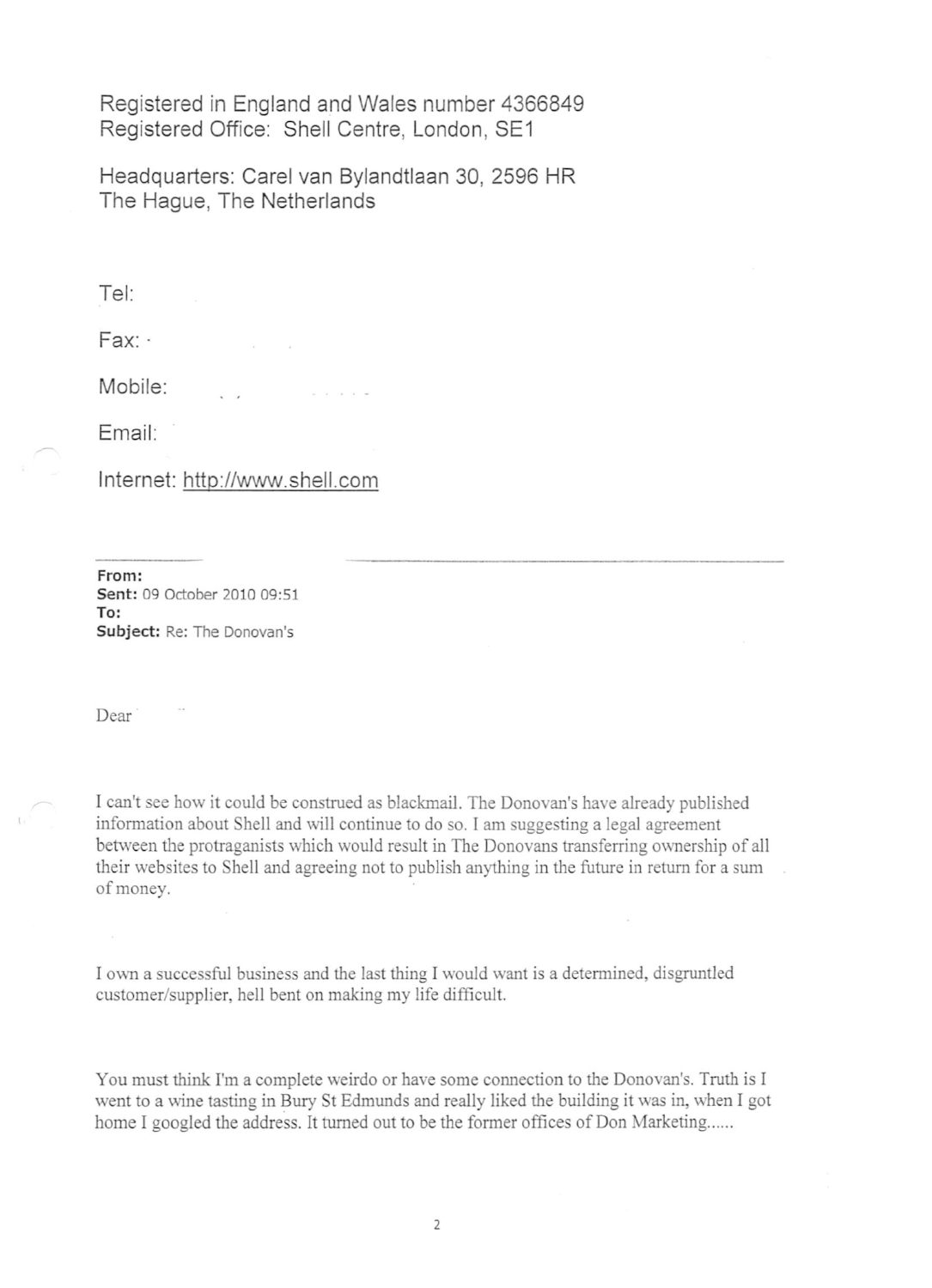Having spent 8 hours of my life reading all about the battles between the two of you I felt I might as well write to you and tell you what I would do.

Regards

Sent from my iPhone

On 9 Oct 2010, at 07:19, > wrote:

Dear

Thank you for your thoughts. I think that inadvertently you are suggesting we respond to blackmail. Apart from the ethical considerations, what we do the next time it happened?

Regards

Royal Dutch Shell pic

Shell Centre, London SE1 7NA

Registered in England and Wales number 4366849 Registered Office: Shell Centre, London, SE1

Headquarters: Carel van Bylandtlaan 30, 2596 HR The Hague, The Netherlands